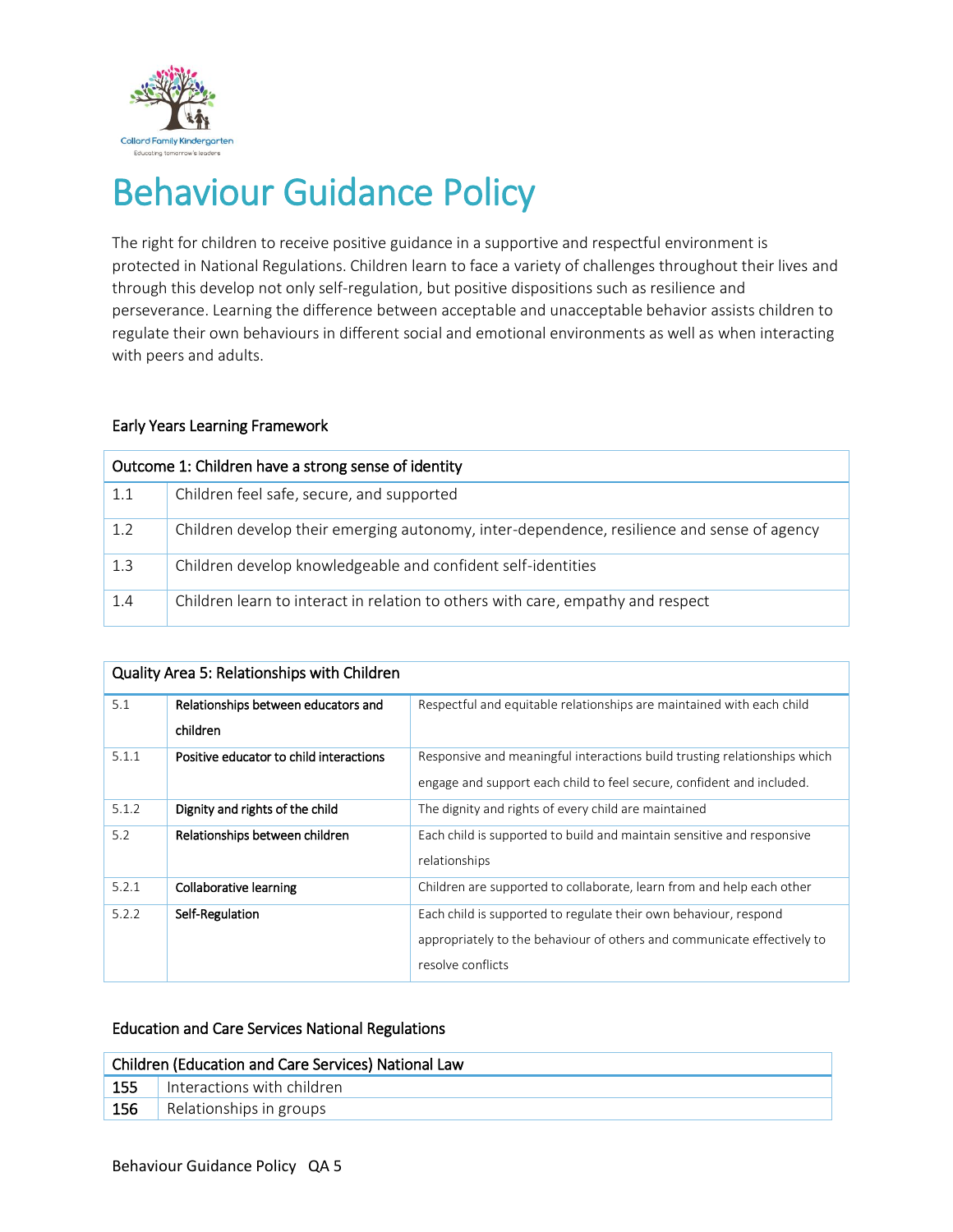

#### Related Policies

Educational Program Policy Incident, Illness, Accident and Trauma Policy Privacy and Confidentiality Policy Family Communication Policy Anti-Bias and Inclusion Policy Supervision Policy Interaction with Children, Family and Staff Policy Medical Condition Policy Respect for Children Policy Enrolment Policy

## PURPOSE

We aim to create positive relationships with children making them feel safe, secure and supported within our Service. We will ensure children are treated with respect, consistency, fairly and equitably as they are supported to develop the skills and knowledge required to behave in a socially and culturally acceptable manner.

Supporting children to develop socially acceptable behaviour and self-regulation is a primary goal for educators and families. This is embedded in fundamental documents including the Early Years Learning Framework (EYLF), The Education and Care Services National Regulations and the National Quality Standard (NQS).

## **SCOPE**

This policy applies to children, families, staff, management and visitors of the Service.

# **DEFINITIONS**

Self-regulation: The ability to manage energy states, emotions, behaviour and attention: the ability to return to a balanced, calm and constant state of being. Self-regulation is a key factor for mental health, wellbeing and learning (Kidsmatter, cited in the Guide to the NQF, p.629).

# IMPLEMENTATION

The behaviour and guidance techniques used by staff and Educators at our Service are designed to give children the opportunity to expand their experiences of life in a productive, safe environment that allows individuals the right to safety, tolerance, self-expression, cultural identity, dignity and the worth of the individual.

Educators understand that as children grow and develop self-regulation becomes an important aspect of social and emotional development as they begin to understand how their actions affect others.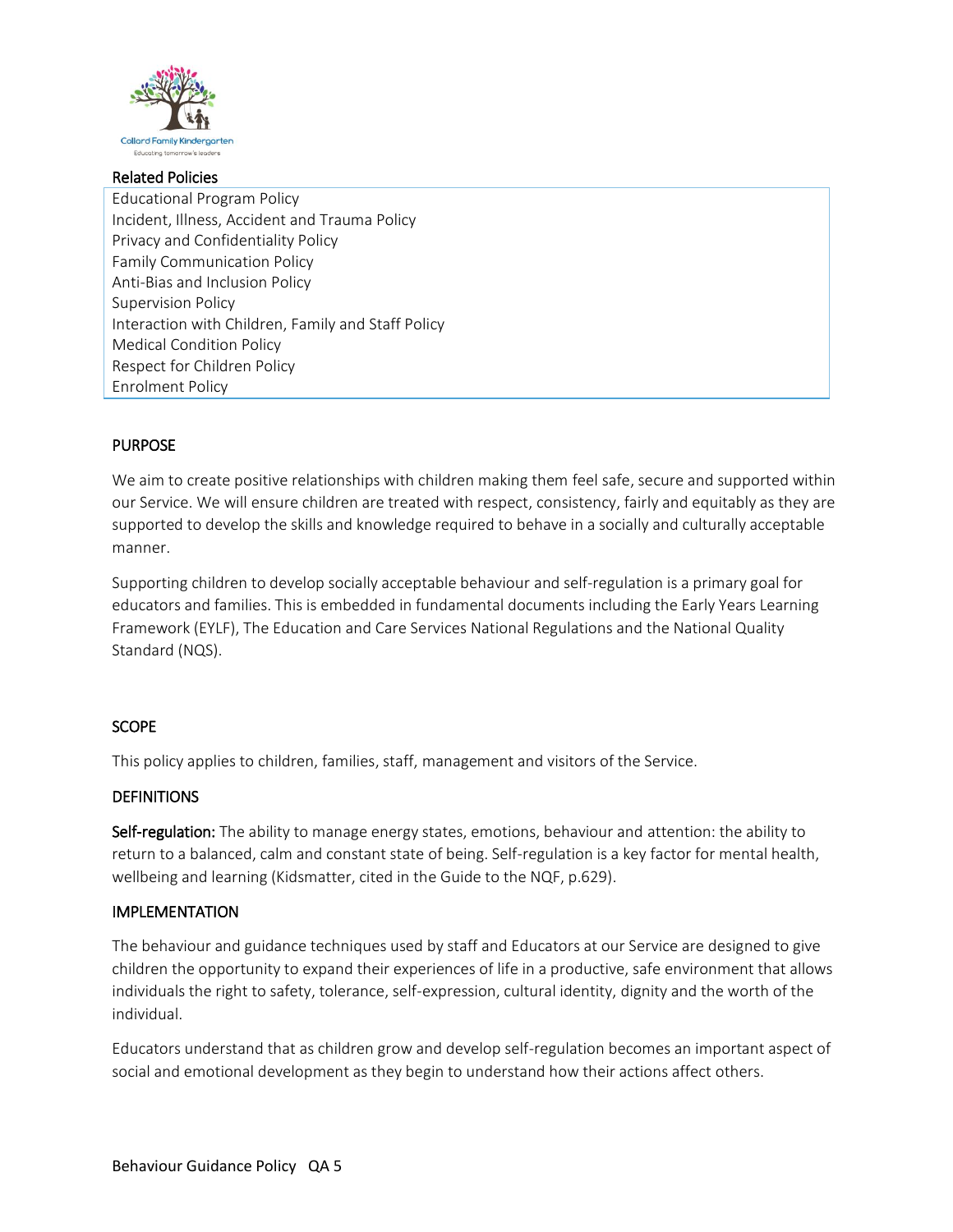

We believe in providing boundaries as part of a loving and secure relationship with children and families to help them feel secure and self-confident. Children benefit from knowing that their environment is stable and that a competent adult is taking care of them.

There are three aspects to promoting positive behaviour:

- 1. A learning environment that is positive and supportive, and provides developmentally appropriate experiences and resources
- 2. Strategies for building skills and strengthening positive behaviour based on age-appropriate behaviour expectations
- 3. Strategies for decreasing undesired behaviours

## Management/Nominated Supervisor/Responsible Person will ensure:

- Information is gathered from families about their children's social skills and relationship preferences, which will be recorded in the child's individual file. Our educators will use this information to engage children in experiences that support children to develop and practice their social and shared decision making skills.
- A partnership is developed with local schools and other professionals or support agencies that work with children who have diagnosed behavioural or social difficulties to develop plans for the inclusion of these specific children. This information will be kept confidential and in the individual child's file.
- Children are given the opportunity to make choices and experience the consequences of these choices when there is no risk of physical or emotional harm to the child or anyone else.
- Children are being acknowledged when they make positive choices in managing their behaviour.
- Positive strategies are being implemented to enable educators to encourage positive behaviour in children in order to minimise adverse behaviour. In addition, we will implement strategies educating children about developing behaviour limits and the consequences of inappropriate behaviour.
- Excessive behaviour is managed and communicated with families.
- Support educators enhance their skills and knowledge in guiding children's behaviour
- A Strategic Inclusion Plan (SIP) is developed with local support agencies
- The SIP is reviewed on a periodic basis reflecting changes that have been applied through the implementation of the plan.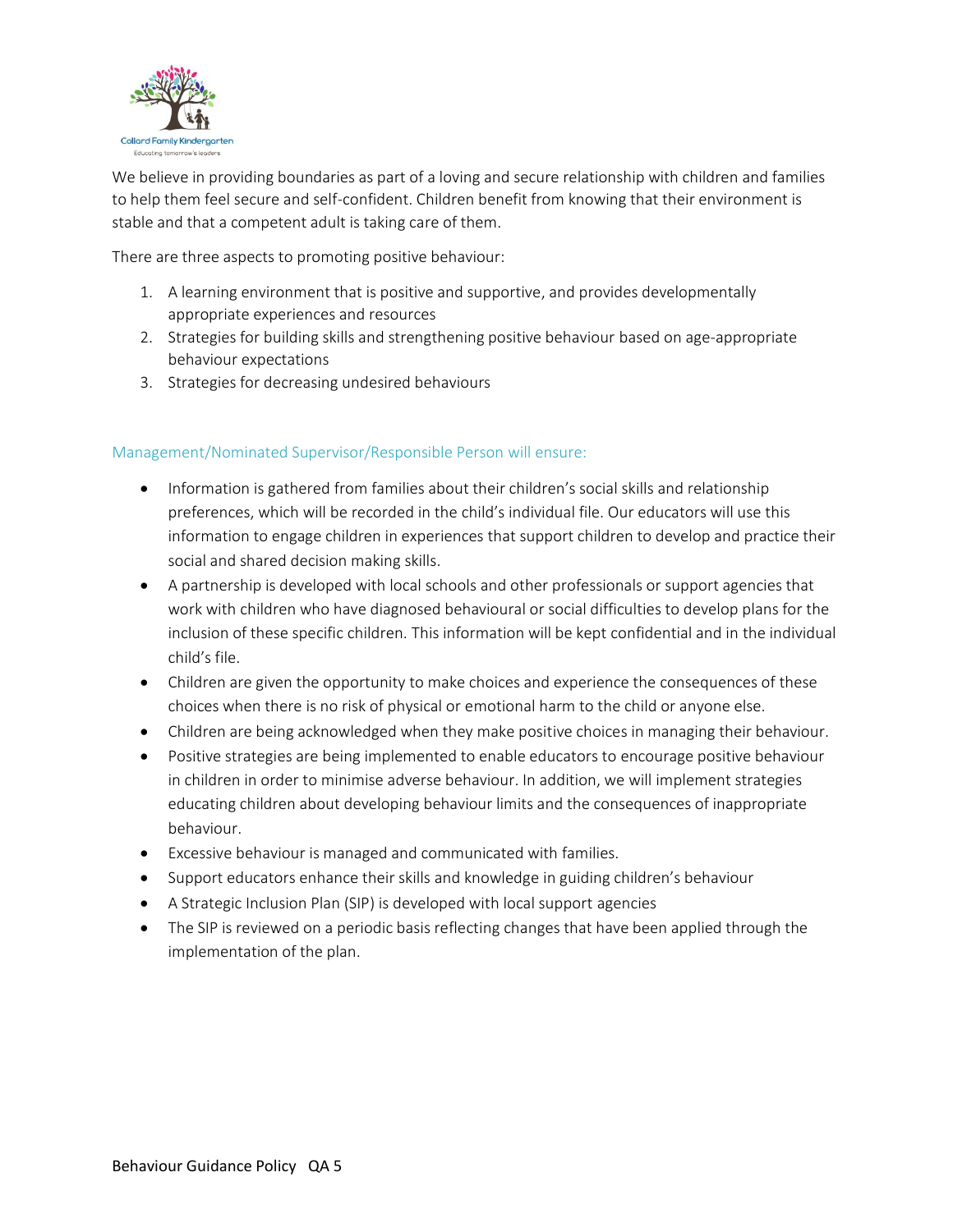

## Educators will:

- Encourage and support each child's social and emotional development, striving to develop children's self-regulation and an understanding of the feelings of others.
- Actively work with younger children to promote and role-model positive ways to interact with others.
- Actively work with all children to support them in constructing and conveying ways of expressing needs, resolving conflict, and responding to the behaviour of others.
- At all times provide positive role-modelling in their dealings with children, other educators and staff, and families.
- Guide children's behaviour, teaching them how to be considerate of others to think about the effects of their actions on others. It is important that children understand what acceptable and unacceptable behaviour is and how to manage their emotions.
- Talk calmly with children about the consequence of their actions, and the reason for rules.
- Use positive guidance through redirection. In the instance of adverse behaviour being persistently observed, Educators will evaluate their program, room set up, supervision etc. to reflect on inappropriate behaviour, triggers and sources.
- Role model appropriate behaviour and language, encouraging children to socialise with other children, including children of different cultural backgrounds as well as from different age groups and different genders.
- Implement "Time with" an adult, which will be used when all other strategies (above) have been exhausted. "Time with," allows children time to reflect on their actions, assisting in fostering selfdiscipline and to acknowledge that there are consequences to actions. "Time with" will occur under the supervision of other Educators.
- Take into consideration the child's past experiences as their behaviour could be a result from past trauma such as changes in routine, changes or losses within the family, placement in care, or more serious circumstances involving abuse, neglect, or family violence.
- Be responsive to these former experiences, designing and implementing behaviour plans with the individual child that include strategies which will assist alternative and positive behaviour.
- Ensure all strategies being implemented are appropriate to the child's age and developmental capacity.
- Adapt a positive approach, excluding cruel, harsh, humiliating or demeaning actions.
- Consult with industry professionals to support the child within the Service and implement techniques within the program to benefit all.
- Commit to professional development and keep up to date with industry information regarding behaviour management.
- Re-direct a child who may be causing or about to cause harm to himself or herself, another child or adult. Incidents may include a child who is kicking, spitting, biting, throwing furniture or toys, punching or hitting, or being disruptive. Redirection may also include an incident where a child places itself in a dangerous situation, for example, climbing a fence or hiding under furniture. Safety is a priority and this may mean using physical re-direction in which an Educator will actually remove the child from the harmful situation
- Complete a 'Behaviour Incident Report' with each incident that occurs. Families are to be notified where they will be required to read and sign in an instance where a child or children's safety has been jeopardised.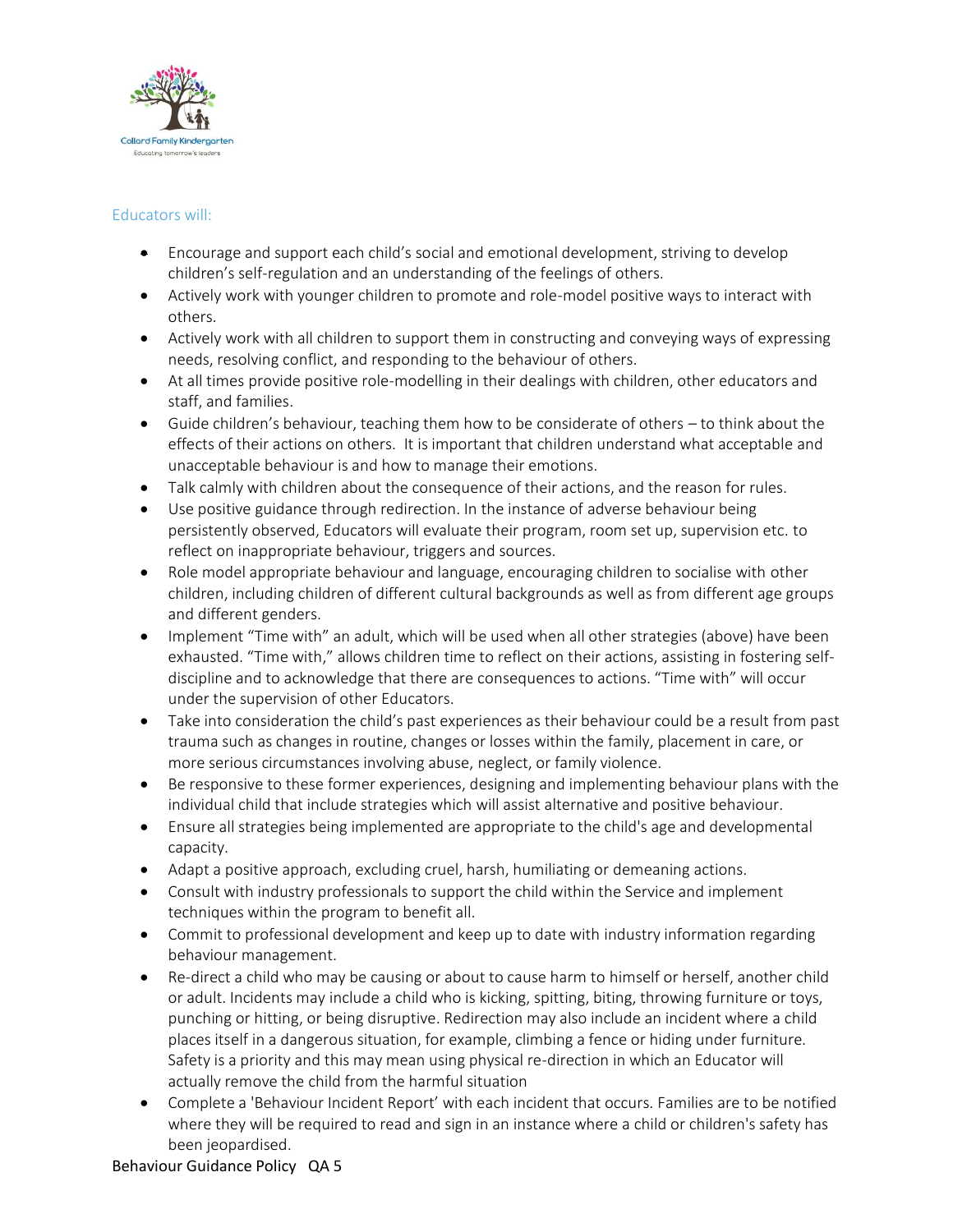

- Continue observing the child, where a similar incidence occurs three times the child's parents and Educators will meet to discuss the behaviour of concern as they assist in creating a Strategic Inclusion Plan (SIP) to support the child in the environment.
- Exchange information with families about behaviour guidance which is encouraged both on an informal and more formal basis, such as parent interviews and through newsletters.
- Be sufficiently informed, trained and supervised to implement the Strategic Inclusion Plan (STP) created, ensuring that information is composed and recorded for reflection on its effectiveness for the individual child.
- Support children to explore different identities and points of view and to communicate effectively when resolving disagreements with others.
- Participate in planned and spontaneous conversations with children about emotions, feelings and issues of inclusion and fairness, bias and prejudice and the consequences of their actions and the reasons for this as well as the appropriate rules.
- Provide children with the language and vocabulary needed to express their emotions and feelings and verbalise their concerns.
- Encourage children to listen to other people's ideas, consider pro-social and altruistic behaviour (people give of themselves for the benefit of the other person)and collaborate and negotiate in problem solving situations.
- Listen empathetically to children when they communicate their emotions, provide encouragement as they reassure the child it is normal to experience positive and negative emotions.
- Guide children to remove themselves from situations where they are experiencing frustration, anger or fear.
- Support children to negotiate their rights and rights of others and mediate perceptively when children experience complexity in resolving dissimilarity.
- Learn about children's relationships with others and their relationship preferences they have and use this knowledge to encourage children to manage their own behaviour and expand on their empathy skills.
- Work with individual families and professional agencies to ensure that a consistent approach is used to support children with diagnosed behavioural or social difficulties.
- Use positive language, gestures, facial expressions and tone of voice when redirecting or discussing children's behaviour with them.
- Remain calm, tender and tolerant as they encourage children who are strongly expressing distress, frustration or anger.
- Guide children's behaviour with a focus on preserving and promoting children's self esteem as they learn to self-regulate their behaviour.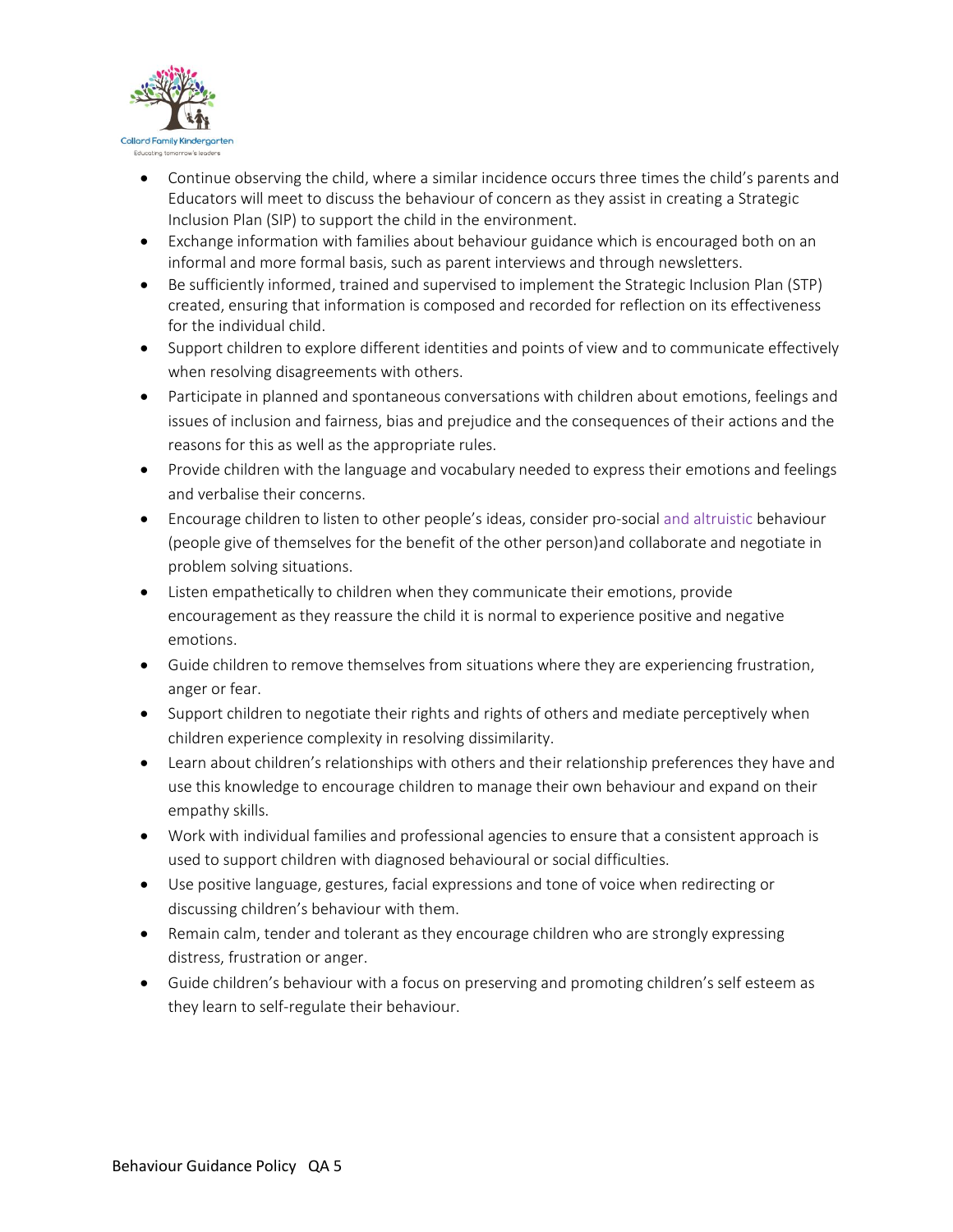

## Families will:

- Be informed of behaviour concerns the Service may have with their child, this includes: the positive and negative aspects of the day.
- Collaborate with Educators and professional agencies when required in order to develop a broader understanding of the child's developmental level, the child's family, the parent's approach, and any recent events, which may be influencing the child's behaviour.

## Children will:

- Learn to respect the rights and needs of others by anticipating the result and consequences of their behaviour.
- Be given positive guidance towards acceptable behaviour so they learn what acceptable and unacceptable behaviour is.
- Gradually develop an understanding of their actions and how their behaviour impacts on others.
- Be encouraged to use their words rather than actions to resolve conflicts.
- Build on strengthening their communication through:
	- Greeting others when they arrive and depart from the Service
	- Sharing resources
	- Assisting when it is time to pack away the indoor and outdoor environment
	- Using manners such as please and thank-you
- Learn to wait for their turn for an appropriate period of time. This will depend on age and development
- Learn about the feelings of others throughout the program in order to assist children to understand the consequences of their actions.
- Be encouraged to engage in cooperative and pro-social behaviour and express their feelings and responses to others' behaviour confidently and constructively, including challenging the behaviour of other children when it is disrespectful or unfair.

## Positive behaviour strategies:

Guiding children's behaviour is an important aspect of caring for and educating children. Positive strategies need to be developed to assist children to learn appropriate ways of behaving. Corporal punishment and unreasonable discipline are not permitted in children's services, not only because the child may be physically harmed, but also because it nearly always has detrimental effects on the child's self-esteem and feelings of security.

Our Service will:

- Establish positive relationships with children
- Empower children to use language and other forms of non-hurtful communication to communicate their emotions
- Promote positive, empathetic relationships between children assisting them to develop respectful relationship
- Encourage and assist children to make decisions for themselves and provide opportunities for independence and self-regulation